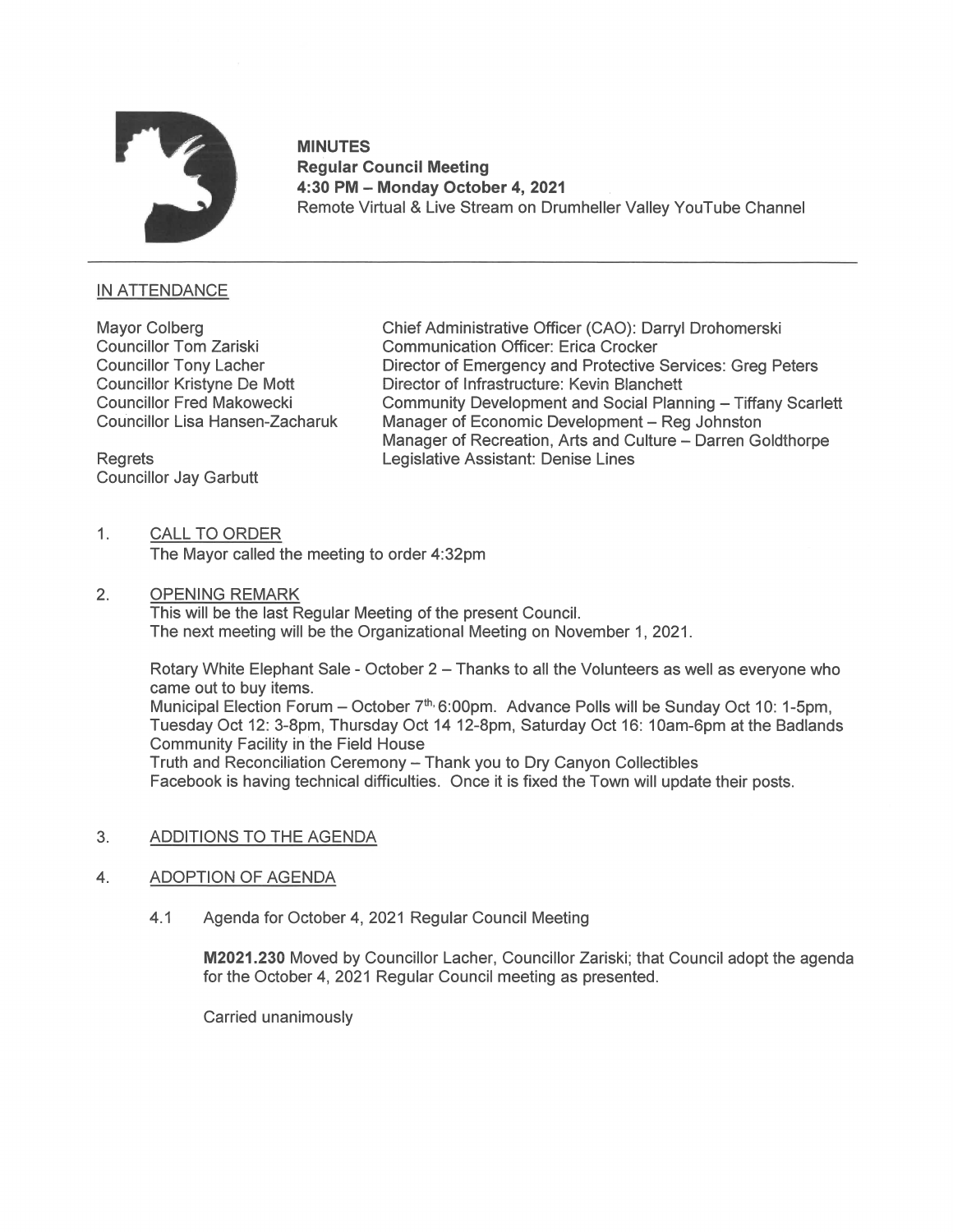## 5. MINUTES

5.1 Minutes for the September 20, 2021 Regular Council Meeting

M2021.231 Moved by Councillor Hansen-Zacharuk, Councillor De Mott; that Council adopt the minutes for September 20, 2021 Regular Council Meeting as presented.

Carried unanimously

## 6. REQUEST FOR DECISION AND REPORTS

- 6.1. DIRECTOR OF EMERGENCY AND PROTECTIVE SERVICES
- $6.1.1$  COVID 19 Update
- 6.2 CHIEF ADMINISTRATIVE OFFICER
- 6.2.1 Request for Decision Chief Administrative Officer Bylaw 21.21 Third Reading

M2021.232 Moved by Councillor De Mott, Councillor Lacher; that Council give third to Chief Administrative Officer Bylaw 21.21 as amended.

Carried unanimously

6.2.2 Request for Decision — Palliser Subdivision Extension

M2021.233 Moved by Councillor Zariski, Councillor Makowecki; that Council approves a twelve (12) month time extension for Subdivision file 80/158 for Plan 9011528 Block 3. Lot 2.

Carried unanimously

- 6.3 DIRECTOR OF CORPORATE SERVICES
- 6.3.1 Request for Decision 2022 Tax Recovery Reserve Bid Report

M2021.234 Moved by Councillor Hansen-Zacharuk, Councillor Lacher; that Council authorizes the 2022 tax recovery public auction be held on January 21, 2022, set the assessed values as July 1, 2021, as the reserve bid prices for the properties being offered for sale, and set the terms and conditions for the sale as presented.

Carried unanimously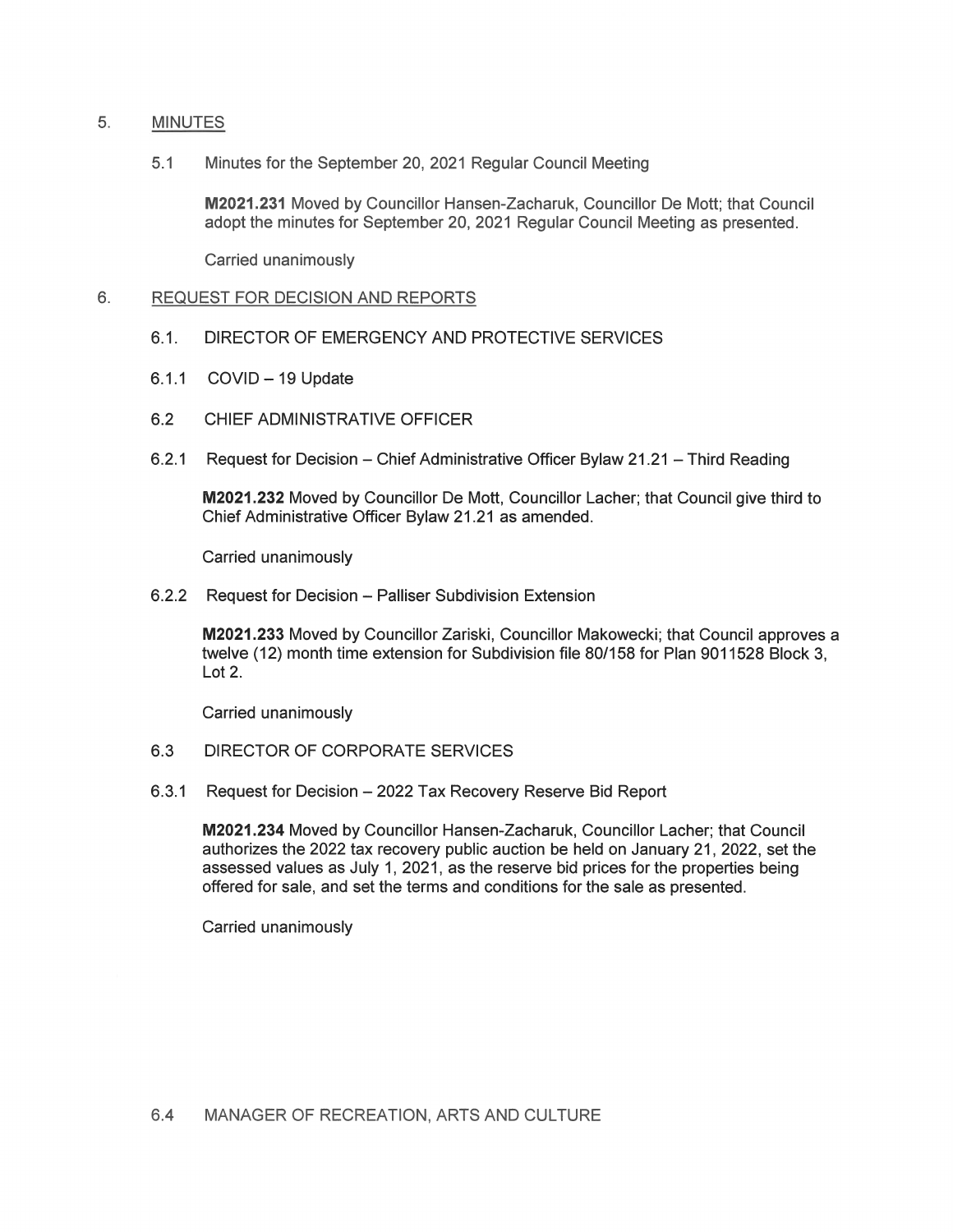6.4.1 For Information - Recreation Cost Recovery Report

Manager of Recreation, Arts and Culture, Darren Goldthorpe presented a cost recovery report for the Drumheller recreation facilities. A comparison report with other municipalities was created with the assistance of the Director of Corporate Services and the Chief Administrative Officer. Three Action Items: Collect information on residency in order understand where people live and follow up wit surrounding municipalities Break down and detail the revenue and expenses of each facility. Report to Council and help provide direction on how to move forward with cost recovery

- 6.5 DIRECTOR OF INFRASTRUCTURE
- 6.5.1 Request for Decision Snow Removal and Ice Control Strategy 2021/2022- 2021 Update

M2021.235 Moved by Councillor Lacher, Councillor Hansen-Zacharuk; that Council approves the amended Council Policy C-O1-21, Snow Removal and Ice Control Strategy 2021/2022 Season as presented.

Carried unanimously

6.5.2 Request for Decision - Amended Sidewalk Bylaw 22.21 — Amending Bylaw 02.07

**M2021.236** Moved by Councillor Lacher, Councillor Zariski; that Council give first reading to Amended Sidewalk Bylaw 22.21 as presented

Carried unanimously

M2021.237 Moved by Councillor Makowecki, Councillor De Mott, that Council give second reading to Amended Sidewalk Bylaw 22.21 as presented.

Carried unanimously

M2021.238 Moved by Councillor Zariski, Councillor Hansen — Zacharuk; that Council give unanimous consent for third reading of the Amended Sidewalk Bylaw 22.21

Carried unanimously

M2021.239 Moved by Councillor Lacher, Councillor Makowecki, that Council give third reading to Amended Sidewalk Bylaw 22.21 as presented.

Carried unanimously